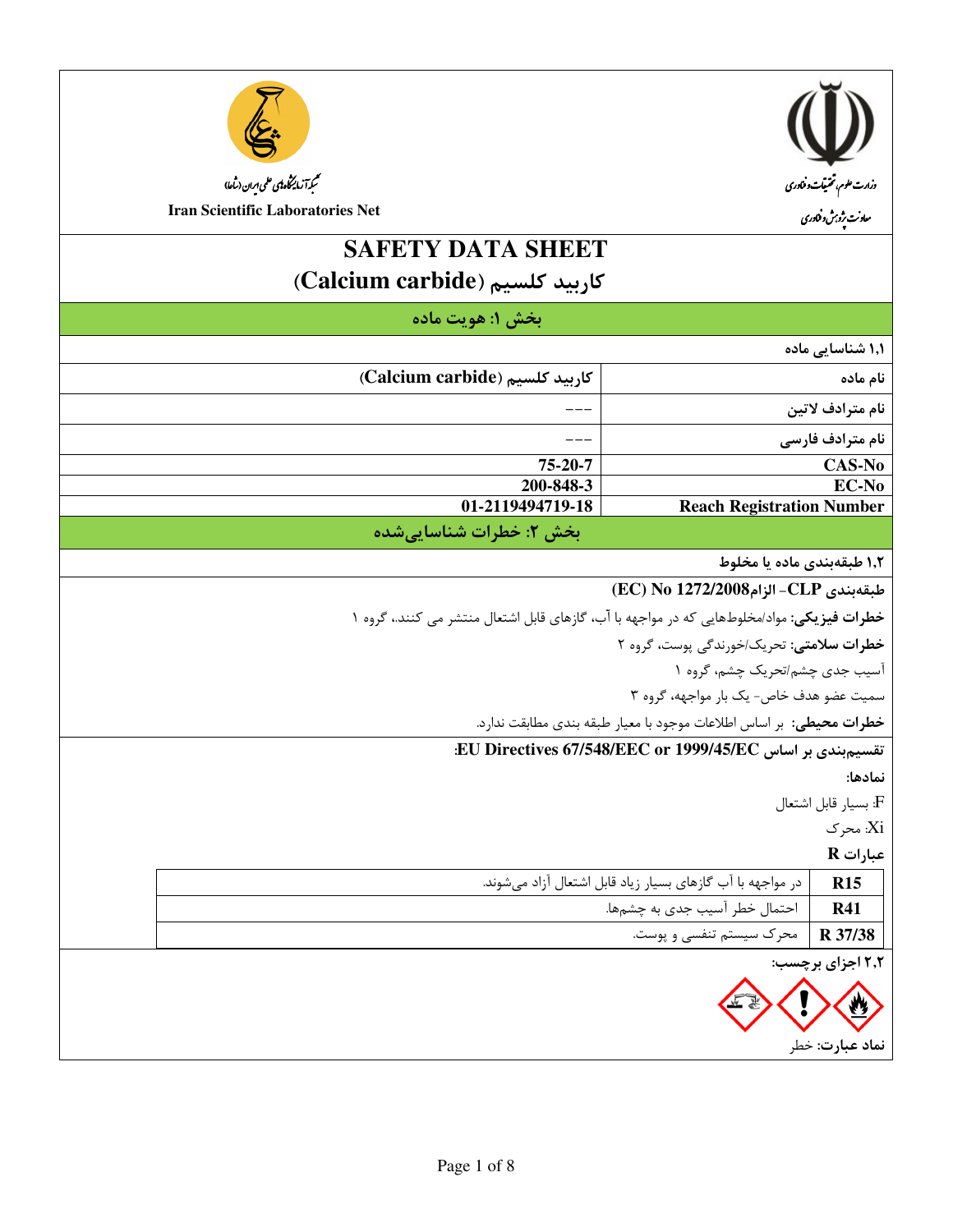عبارات خطر:

| سبب تحريک پوست مي شود.                                                               | H315             |
|--------------------------------------------------------------------------------------|------------------|
| سبب آسیب جدی چشمی میشود.                                                             | H318             |
| ممكن است سبب تحريك تنفسي شود.                                                        | H335             |
| در مواجهه با آب گازهای قابل اشتعال آزاد میشوندکه ممکن است به طور خود به خودی بسوزند. | H <sub>260</sub> |

عبارات پيشگيري:

| از مواجهه با آب دور نگهدارید، زیرا با آب واکنش شدید میدهد و امکان حریق وجود دارد.<br>P223                                                                                             |  |
|---------------------------------------------------------------------------------------------------------------------------------------------------------------------------------------|--|
| تحت گاز بی ثر استفاده شود. از رطوبت محافظت شود.<br>P231+P232                                                                                                                          |  |
| دستكشهاى حفاظتي، لباس حفاظتي، حفاظ چشم و حفاظ صورت استفاده شوند.<br><b>P280</b>                                                                                                       |  |
| در صورت مواجهه چشمی، چشمها را به مدت چند دقیقه با احتیاط بشوئید. در صورت وجود لنزهای تماسی و<br>امکان راحت درآوردن، آنها را از چشم خارج نمایید. به شستن ادامه دهید.<br>P305+P351+P338 |  |
|                                                                                                                                                                                       |  |

۳٫۲سایر خطرات طبقهبندی نشده: شناخته نشده است.

# بخش ٣: اطلاعات در مورد تركيب /اجزاء

مواد

| طبقه بندى<br><b>EU</b> Directives<br>67/548/EEC or<br>1999/45/EC | طبقه بندى CLP- الزام (EC)<br>No 1272/2008                                              | در صد<br>وزنى | EC-No             | $CAS-No$      | جزء           |
|------------------------------------------------------------------|----------------------------------------------------------------------------------------|---------------|-------------------|---------------|---------------|
| F: R15<br>Xi; R37/38-41                                          | Water-react. 1 (H260)<br>Skin Irrit. 2 (H315)<br>Eye Dam. 1 (H318)<br>STOT SE 3 (H335) | 72-82         | EEC No. 200-848-3 | $75 - 20 - 7$ | کا, بید کلسیم |
| Xi; R37/38-41                                                    | Skin Irrit. 2 (H315)<br>Eye Dam. 1 (H318)<br>STOT SE 3 (H335)                          | $12 - 18$     | EEC No. 215-138-9 | 1305-78-8     | اكسيد كلسيم   |

# بخش ۴: اقدامات کمکهای اولیه

۱٫۴ تشریح اقدامات کمکهای اولیه

**در صورت مواجههی چشمی:** فوراً چشمها و نیز زیر پلکها را حداقل به مدت ۱۵ دقیقه با مقدار زیادی آب بشوئید. مراقبت فوری پزشکی مورد نیاز است.

**در صورت مواجههی پوستی:** فوراً پوست را حداقل به مدت ۱۵ دقیقه با مقدار زیادی آب بشوئید. مراقبت پزشکی دریافت شود.

**در صورت تنفس:** به هوای تازه بروید. اگر در تنفس مشکل وجود دارد، اکسیژن داده شود. اگر تنفس وجود ندارد، تنفس مصنوعی داده شود. مراقبت پزشکی دريافت شود.

**در صورت خوردن**: وادار به استفراغ نكنيد. مراقبت پزشكي دريافت شود.

**محافظت از امدادگران**: اطمینان یابید که افراد از مواد درگیر و خطرات مرتبط با آن آگاهی دارند و میدانند که چگونه از خود محافظت کنند.

۲٬۴ مهم ترین علائم و اثرات حاد و تاخیری: سبب سوختگیهای چشمی می شود.

۳٫۴ شاخص مراقبت پزشکی فوری و درمانهای خاص مورد نیاز: درمان به صورت علامتی انجام شود.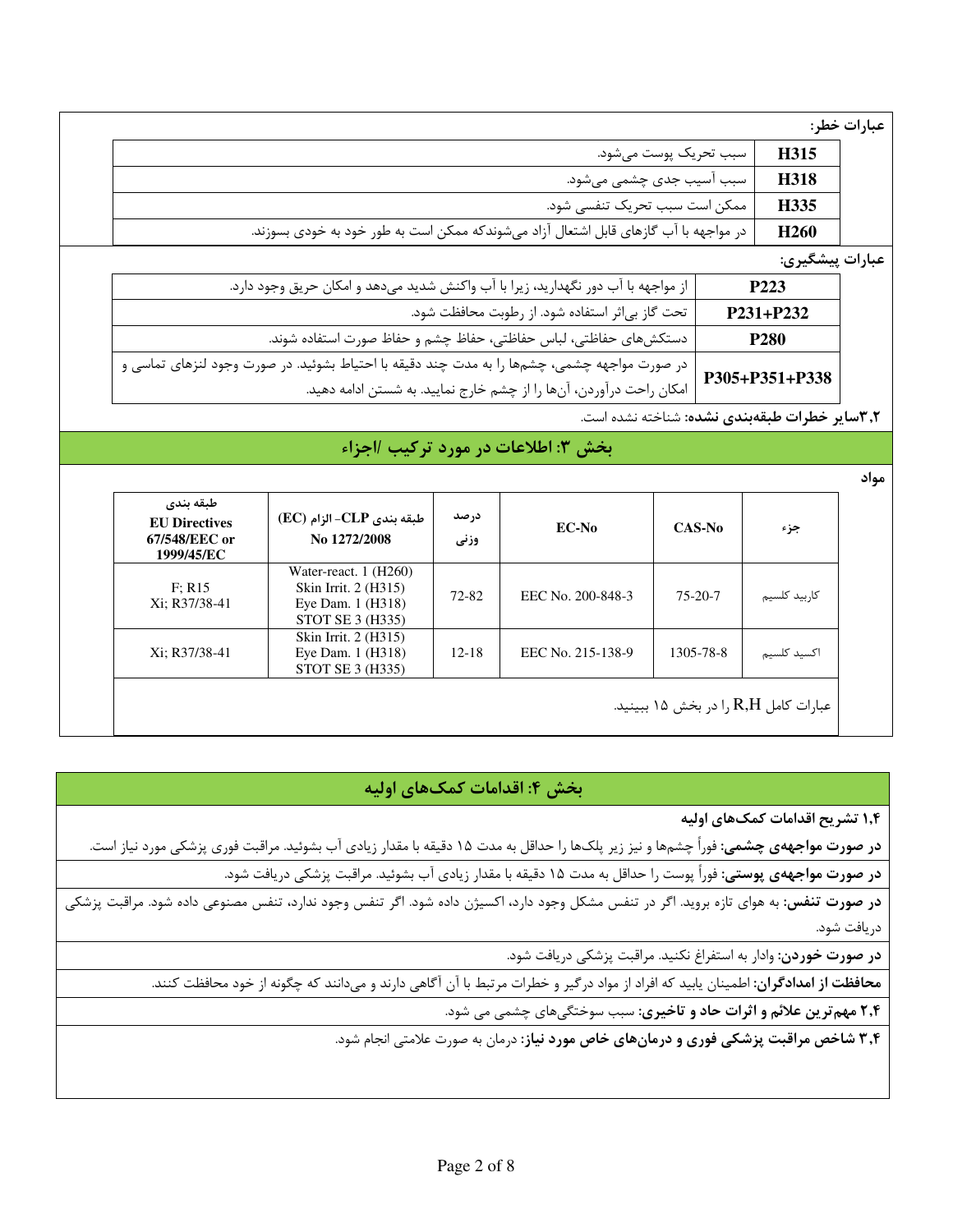### بخش ۵: روشهای اطفاءحریق

مادەي خاموش كنندەي مناسب: شن خشک، شیمیایی خشک.

مادەي خاموش كنندەي نامناسب بە دلايل ايمنى: فوم. آب.

**خطرات خاص ناشی از ماده یا مخلوط**: در مواجهه با آب گاز سمی آزاد میشود. واکنشپذیر با آب. در مواجهه با آب گاز قابل اشتعال آزاد میشود. مخلوطهای انفجاري دهند.

محصولات خطرناك اشتعال: استيلن

توصيه براي آتش;نشانان:

استفاده از تجهیزات تنفسی خودتامین در عملیات اطفاء حریق (تاییدشده توسط MSHA/NIOSH یا معادل آن)، تجهیزات حفاظتی کامل.

## بخش ۶: اقدامات لازم در زمان نشت و ریزش تصادفی

**احتیاطهای فردی،تجهیزات حفاظتی و رویههای اضطراری:** تهویهی کافی را برای محیط فراهم کنید. تجهیزات حفاظت فردی پوشیده شوند. همه منابع اشتعال حذف شوند. افراد به محلهای امن تخلیه شوند. از تشکیل غبار خودداری شود.

**احتیاطهای زیست محیطی**: اگر میتوانید به روش ایمن از ریزش یا نشت بیشتر خودداری نمایید.

**روشها و وسایل برای رفع آلودگی و پاک سازی**: با ماده جاذب بی اثر (مانند شن، سیلیکاژل، چسب همه کاره، خاک اره) جذب نمایید. از تشکیل غبار خودداری شود. برای دفع ً در ظرف مناسب جمعآوری کنید. اجازه ندهید که ماده وارد آب شود. مواد ریزشی با آب مواجهه نیابند.

منابع برای سایر بخشها: به روشهای حفاظتی فهرستشده در بخشهای ۸ و ۱۳ مراجعه شود.

# بخش ۷: حمل و انبار

**احتیاطات برای حمل ایمن**: تجهیزات حفاظت فردی پوشیده شوند. همه منابع اشتعال حذف شوند. از مواجهه با پوست و چشمها خودداری شود. غبار تنفس نشود. ماده خورده نشود. تحت نیتروژن نگهداری شود. اجازه ندهید با آب مواجهه یابد. تولید و تجمع غبار را به حداقل برسانید. پس از کار با ماده و قبل از استراحت، فورا دستها را بشوييد.

شرایط انبار ایمن شامل مواد ناسازگار: ظروف را به صورت محکم بسته شده و در فضای خشک، خنک و دارای تهویه مناسب نگهداری شود. تحت نیتروژن نگهداری شود. هرگز اجازه ندهید که ماده در طی انبار با آب مواجهه یابد.

بخش ۸: کنترلهای مواجهه/حفاظت فردی

حدود مجاز مورد نیاز در محیط کار بر اساس الزامات ایران (۱۳۹۱):

 $OEL$ -TWA=  $2 \text{ mg/m}^3$ اكسيد كلسيم

مقادير پايش بيولوژيک: وجود ندارد.

**روشهای پایش: BS EN 1**4042:2003، عنوان: اتمسفرهای محیط کار. راهنما برای کاربرد و استفاده از روشها برای ارزیابی مواجهه با عوامل شیمیایی و بيولوژيکي.

MDHS14/3 روشهای عمومی برای نمونهبرداری و تجزیه وزنی غبار قابل تنفس و قابل استنشاق.

#### مقادير حد بدون اثر (DNEL)

| اثرات مزمن (سیستمیک)   | \   اثرات مزمن (موضعى) | اثرات حاد (سیستمیک) | اثرات حاد (موضعی) | روش مواجهه |
|------------------------|------------------------|---------------------|-------------------|------------|
|                        |                        |                     |                   | خوراكى     |
|                        |                        |                     |                   | پوستی      |
| $10 \text{ mg/m}^3/8h$ | $10 \text{ mg/m}^3/8h$ |                     |                   | تنفسى      |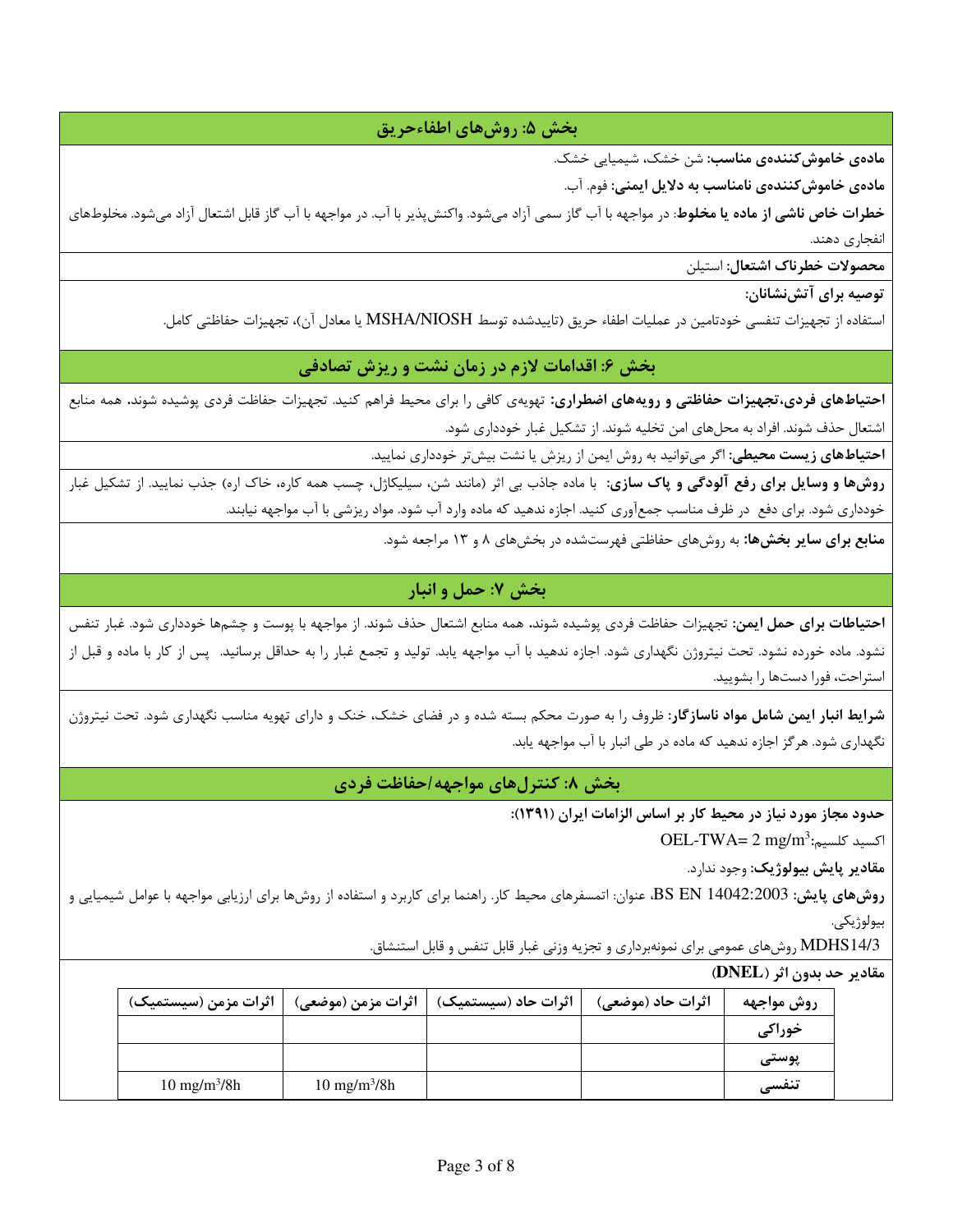كنترل هاي مواجهه:

**کنترلهای مهندسی**: تهویهی کافی را برای محیط به خصوص در فضاهای محصور فراهم کنید. اطمینان یابید که ایستگاههای چشم شوی و دوشهای ایمنی در نزدیکی محل کار وجود دارند. از تجهیزات روشنایی، تهویه و الکتریکی ضد انفجار استفاده شود.

برای کنترل مواد خطرناک در منبع در مواردی که امکان دارد، روشهای کنترل مهندسی مانند ایزولاسیون یا محصورسازی پروسه، انجام تغییرات در فرایند یا تجهیزات برای به حداقل رساندن مواجهه، سیستمهای تهویه، استفاده شود.

#### تجهيزات حفاظت فردى

**حفاظت تنفسی:** وقتی کارگران در مواجهه با غلظتهایی بالاتر از حد مجاز قرار میگیرند، باید از رسپیراتورهای تایید شده مناسب استفاده نمایند. برای حفاظت از افراد، تجهیزات حفاظت تنفسی باید به طور صحیح روی صورت قرار گیرند و به نحو مناسب نگهداری شوند.

موارد اضطراری/مقیاس بزرگ: در صورت مواجهه بیش از حد مجاز یا تجربه تحریک یا سایر علائم، از رسپیراتور با استاندارد اروپایی EN136 یا NIOSH/MSHA استفاده شود.

نوع فيلتر توصيه شده: فيلتر ذرات، مطابق با EN143

**استفاده آزمایشگاهی/مقیاس کوچک**: در صورت مواجهه بیش از حد مجاز یا تجربه تحریک یا سایر علائم، از رسپیراتور با استاندارد اروپایی EN149:2001 يا NIOSH/MSHA استفاده شود.

نيم فيلتر توصيه شده: فيلتر ذره: EN149:2001

در زمان استفاده از وسایل حفاظت تنفسی دهانی باید آزمایش قرار گرفتن صحیح قطعه دهانی روی صورت انجام پذیرد.

حفاظت چشم: گاگلها ( استاندارد اروپاییEN166)

**حفاظت دست:** دستکش های حفاظتی

| ضخامت دستكش | توضيح         | استاندار دEU  | مدت زمان نفوذ              | جنس دستكش     |
|-------------|---------------|---------------|----------------------------|---------------|
|             | حداقل الزامات | <b>EN 374</b> | توصیههای سازنده را ببینید. | لاستيك طبيعي  |
|             |               |               |                            | لاستيك نيتريل |
|             |               |               |                            | نئوپرن        |
|             |               |               |                            | <b>PVC</b>    |

دستکش۵ما قبل از استفاده، بازرسی شوند. دستورالعمل۱مای تهیه شده توسط تولید کننده مرتبط با مدت زمان نفوذ و نفوذ یذیری خوانده شود. اطمینان پابید که دستکش برای وظیفه، مناسب است: سازگاری شیمیایی، چالاکی، شرایط محیطی، حساسیتهای فردی مانند اثرات حساسیت و همچنین ملاحظات در نظر گرفته شده برای شرایط محلی ویژه مانند خطر بریدگیها و سایش. برای جلوگیری از آلوده شدن پوست، دستکش را با احتیاط در آورید.

حفاظت پوست و بدن: برای جلوگیری از مواجهه پوستی، لباس و دستکشهای حفاظتی مناسب پوشیده شود.

روشهای بهداشتی: مطابق با عملیات خوب ایمنی و بهداشت حرفهای از ماده استفاده شود.

**كنترل مواجهه محيطي:** اطلاعاتي وجود ندارد.

توجه: در زمینه انتخاب و استفاده از وسایل حفاظت فردی، رعایت کلیه موارد مندرج در "آیین نامه وسایل حفاظت فردی" مصوب ۱۳۹۰/۳/۲۱ شورای عالی حفاظت فنی و بهداشت کارایران، الزامی است.

|               | بخش ۹: خصوصیات فیزیکی و شیمیایی |
|---------------|---------------------------------|
| حالت فيزيكي   | جامد                            |
| ر نگ          | خاكسترى تيره                    |
| بو            | شبيه سير                        |
| حد آستانهی بو | اطلاعاتي وجود ندارد.            |
| pH            | اطلاعاتي وجود ندارد.            |
| نقطهى ذوب     | 2160 °C / 3920 °F               |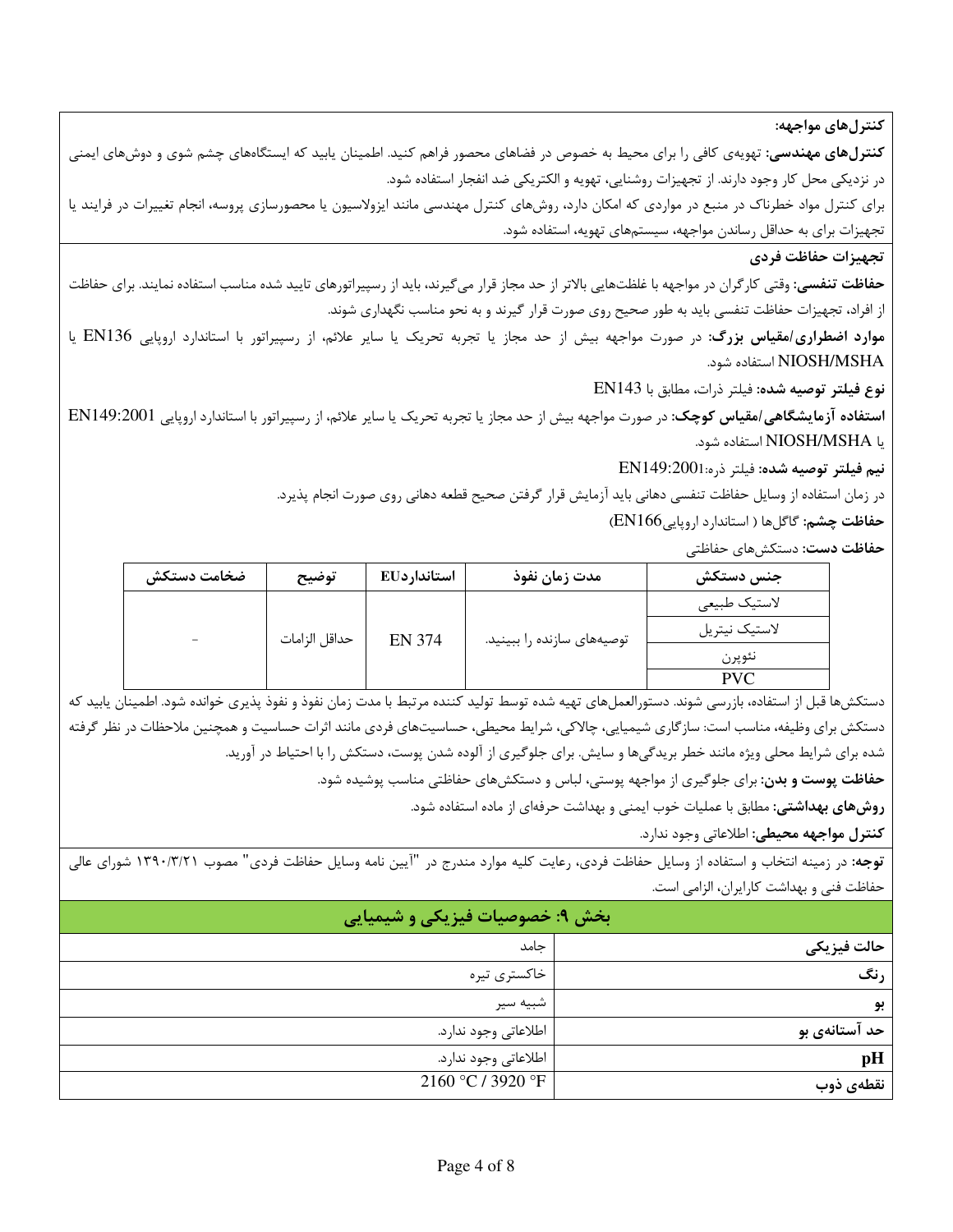| نقطهى جوش                 | 2300 °C / 4172 °F@ 760 mmHg |
|---------------------------|-----------------------------|
| نقطهى اشتعال              | اطلاعاتي وجود ندارد.        |
| قابلیت اشتعال (جامد،گاز)  | اطلاعاتي وجود ندارد.        |
| دمای خود اشتعالی          | كاربردى ندارد               |
| دمای تجزیه                | مشخص نشده است.              |
| حدود انفجار               | اطلاعاتي وجود ندارد.        |
| فشار بخار                 | اطلاعاتي وجود ندارد.        |
| دانسيتەي بخار             | كاربردى ندارد.              |
| دانسيته                   | اطلاعاتي وجود ندارد.        |
| حلاليت در آب              | اطلاعاتي وجود ندارد.        |
| نسبت تبخير                | اطلاعاتي وجود ندارد.        |
| نسبت توزيع ان اكتانول/ آب | اطلاعاتي وجود ندارد.        |
| ويسكوزيته                 | كاربردى ندارد.              |
| فرمول مولكولى             | CaC <sub>2</sub>            |
| وزن مولكولي               | 64.1                        |
| خصوصيات انفجاري           | اطلاعاتي وجود ندارد.        |

## بخش ۱۰: پایداری و واکنش پذیری

واکنشپذیری: بله

**پایداری شیمیایی:** با آب واکنش داده و گاز بسیار قابل اشتعال آزاد میشود.

**شرایط اجتناب:** مواد ناسازگار. گرمای زیاد، دور از منابع اشتعال، سطوح داغ و شعلههای باز نگهداشته شود

**مواد ناسازگار**: مواد ناسازگار. مواجهه با هوای مرطوب یا آب. از تشکیل غبار خودداری شود. عوامل اکسیدکننده قوی. اسیدها. بازها. مس

محصولات خطرناك حاصل از تجزيه: استيلن

واكنشهاى احتمالي خطرناك

پلیمریزاسیون خطرناک: اتفاق نمیافتد.

واکنشهای خطرناک: در شرایط معمول وجود ندارد.

بخش ١١: اطلاعات سمشناسي

سميت حاد :

خوراكي: براساس اطلاعات موجود با معيار طبقهبندي مطابقت ندارد.

**پوستی:** براساس اطلاعات موجود با معیار طبقهبندی مطابقت ندارد.

تنفسی: براساس اطلاعات موجود با معیار طبقهبندی مطابقت ندارد.

| $\overline{\phantom{a}}$ | LD50 پوستى             |
|--------------------------|------------------------|
| $\sim$                   | LC50 تنفسى             |
| $>2000$ mg/kg            | ، LD50 خوراکی، رت ماده |

تحریک/ خورندگی پوست: گروه ۲

تحریک/ آسیب جدی چشم چشم: گروه ۱

**محصولات تشديدكننده سمشناسي:** اطلاعاتي وجود ندارد.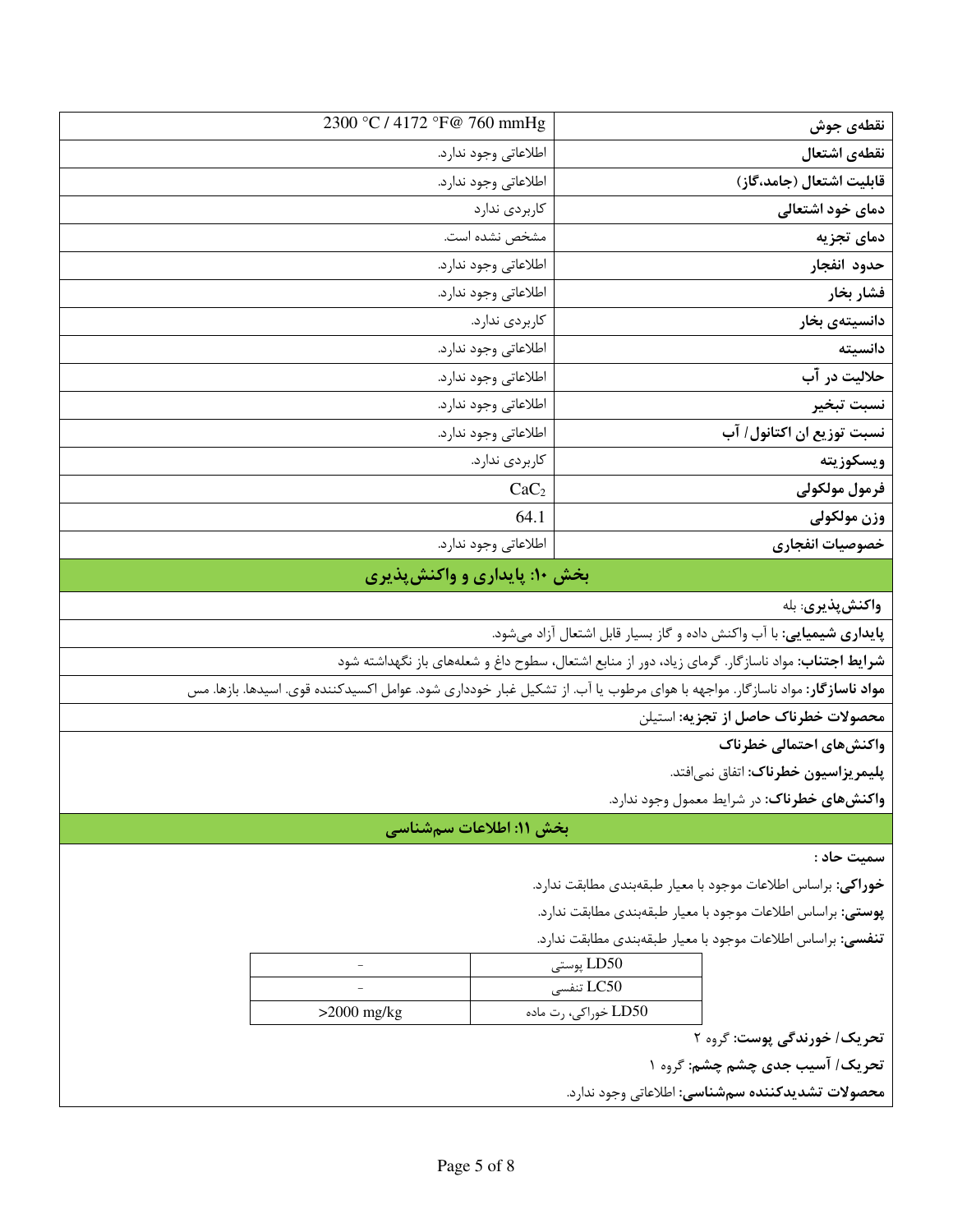حساسيت تنفسي يا پوستي: براساس اطلاعات موجود با معيار طبقهبندي مطابقت ندارد. **سرطانزایی**: براساس اطلاعات موجود با معیار طبقهبندی مطابقت ندارد. مواد شیمیایی سرطانزا شناخته نشده است. جهشزایی بر سلول جنسی: براساس اطلاعات موجود با معیار طبقهبندی مطابقت ندارد. **سمیت تولید مثل**: براساس اطلاعات موجود با معیار طبقهبندی مطابقت ندارد. سمیت ارگان هدف خاص- یک بار مواجهه: گروه ۳ **سمیت ارگان هدف خاص- مواجههی تکراری**: براساس اطلاعات موجود با معیار طبقهبندی مطابقت ندارد. خطر آسپیراسیون: کاربردی ندارد. جامد علائم/اثرات حاد و تاخیری: اطلاعاتی وجود ندارد.

#### بخش ١٢: اطلاعات زيست محيطي

1,1٢ سميت

**اثرات سمیت محیطی:** به درون زهکشها تخلیه نشود. مضر برای زندگی آبزیان با اثرات مضر طولانی مدت. ماده محتوی موادی است که برای محیط خطرناکند.

۲٫۱۲ مقاومت و تجزیهپذیری: اطلاعاتی وجود ندارد.

تجزیهپذیری: برای مواد غیر آلی مرتبط نیست

**۳٬۱۲ احتمال تجمع زیستی:** اطلاعاتی وجود ندارد.

۴٫۱۲ نفوذ در خاک: اطلاعاتی وجود ندارد.

۵٫۱۲ نتایج ارزیابی vPvB،PBT: اطلاعاتی وجود ندارد.

۶٬۱۲ سایر اثرات زیانآور:

**اطلاعات غدد درون ریز**: این ماده محتوی جزء شناخته شده یا مشکوک به مختل کننده غدد درون ریز نیست.

**آلاینده آلی پایدار**: این ماده محتوی جزء شناخته شده یا مشکوک نیست.

**رقیق کننده بالقوه ازن**: این ماده محتوی جزء شناخته شده یا مشکوک نیست.

بخش ١٣: ملاحظات دفع

روشهای دفع مواد زائد:

**مواد زائد باقیمانده/استفاده نشده:** مواد زائد به عنوان خطرناک تعریف میشود. بایستی الزامات قانونی مربوط به دفع مواد زائد خطرناک در نظر گرفته شوند. **بستهبندی مواد آلوده**: دفع ظرف به عنوان خطرناک یا ارائه به کارخانه جمعآوری مواد زائد خاص. ظرف خال<sub>ی</sub> محتوی باقیمانده مواد هستند (مایع یا بخار) و میتواند خطرناک باشد. ماده و ظرف خالی آن را از گرما و منابع اشتعال دور نگهدارید.

**کاتالوگ مواد زائد اروپایی (EWC**): بر این اساس، کدهای مواد زائد مخصوص برای ماده وجود ندارند اما کاربرد ویژه دارند.

**سایر اطلاعات**: به درون فاضلاب دفع نشود. کدهای مواد زائد باید بر اساس کاربرد خاص ماده مورد استفاده، تعیین شوند. به درون زهکشها تخلیه نشود. به درون فاضلاب تخليه نشود. مطابق با الزامات، مي تواند سوزانده شود. اجازه ندهيد اين ماده وارد محيط شود.

"برای اطلاع از کلیهی ضوابط و قوانین دفع مواد در کشور به قانون مدیریت پسماندها مصوبه ۱۳۸۳ مجلس شورای اسلامی و آئیننامه اجرایی قانون مدیریت يسماندها مصوبه ١٣٨۴ هيات دولت مراجعه شود".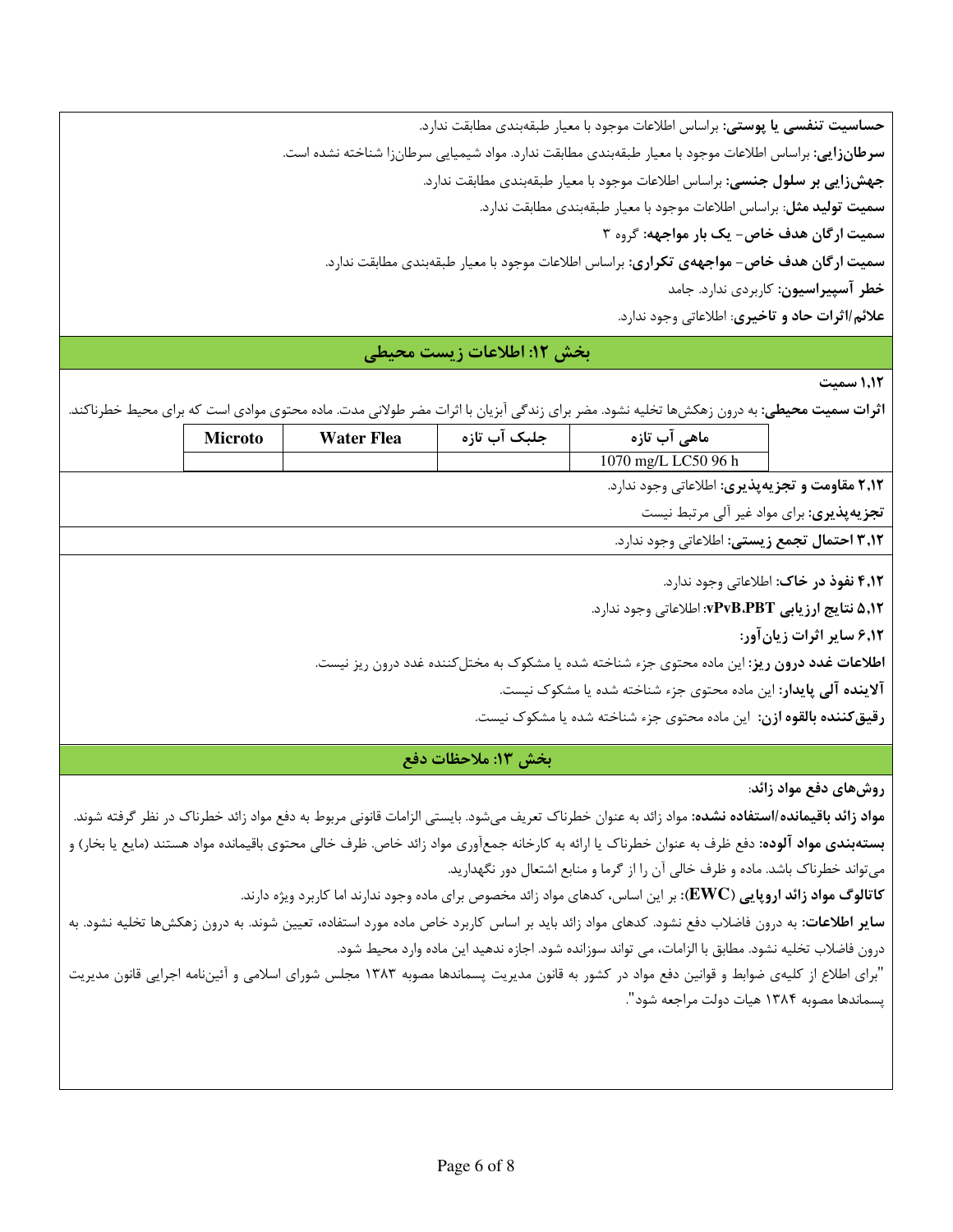| بخش ١٤: اطلاعات حمل و نقل                                                                                                                                                                                                                                                                                                                                                                                                                                                                                                                                                                                                                                        |                                                                          |                        |
|------------------------------------------------------------------------------------------------------------------------------------------------------------------------------------------------------------------------------------------------------------------------------------------------------------------------------------------------------------------------------------------------------------------------------------------------------------------------------------------------------------------------------------------------------------------------------------------------------------------------------------------------------------------|--------------------------------------------------------------------------|------------------------|
| <b>IMDG/IMO</b><br>14.1. UN number UN1402<br>14.2. UN proper shipping name CALCIUM CARBI<br>14.3. Transport hazard class(es) 4.3<br>14.4. Packing group I                                                                                                                                                                                                                                                                                                                                                                                                                                                                                                        |                                                                          |                        |
| 14.1. UN number UN1402<br>14.2. UN proper shipping name CALCIUM CARBI<br>14.3. Transport hazard class(es) 4.3<br>14.4. Packing group I                                                                                                                                                                                                                                                                                                                                                                                                                                                                                                                           |                                                                          |                        |
| <b>IATA</b><br><b>14.1. UN number UN1402</b><br>14.2. UN proper shipping name CALCIUM CARBI<br>14.3. Transport hazard class(es) 4.3<br>14.4. Packing group I<br>احتیاطات خاص برای مصرف کننده: نیازی نیست.                                                                                                                                                                                                                                                                                                                                                                                                                                                        | خطرات محيطى: شناخته نشده است.                                            |                        |
| حمل عمدهای براساس الزاماتThes : Annex II of MARPOL73/78 and the IBC code : كاربردی ندارد، كالاهای بستهبندی شده.                                                                                                                                                                                                                                                                                                                                                                                                                                                                                                                                                  |                                                                          |                        |
| بخش ۱۵: اطلاعات قانونی                                                                                                                                                                                                                                                                                                                                                                                                                                                                                                                                                                                                                                           |                                                                          |                        |
| ارزیابی ایمنی شیمیایی: برای این ماده انجام نشده است. عبارات کامل R,H:<br>سبب تحريک پوست مي شود.<br>سبب آسیب جدی چشمی میشود.<br>ممكن است سبب تحريك تنفسي شود.<br>در مواجهه با آب گازهای قابل اشتعال آزاد میشوندکه ممکن است به طور خود به خودی بسوزند.<br>در مواجهه با آب گازهای بسیار زیاد قابل اشتعال آزاد می شوند.<br>احتمال خطر آسیب جدی به چشمها.<br>محرک سیستم تنفسی و پوست.<br>ت <b>وصیه آموزشی</b> : آموزش آگاهی از خطر شیمیایی، مطابق با برچسب گذاری، برگه اطلاعات ایمنی، تجهیزات حفاظت فردی. از تجهیزات حفاظت فردی استفاده<br>شود، انتخاب پوشش مناسب، سازگاری، مراقبت و نگهداری. کمکهای اولیه برای مواجهه شیمیایی شامل استفاده از دوشهای ایمنی و چشمشوی. | H315<br>H318<br>H335<br>H <sub>260</sub><br>R15<br><b>R41</b><br>R 37/38 |                        |
| بخش ۱۶: سایر اطلاعات                                                                                                                                                                                                                                                                                                                                                                                                                                                                                                                                                                                                                                             |                                                                          |                        |
| پاييز ۱۳۹۵<br>معاونت پژوهش و فناوری وزارت علوم، تحقیقات و فناوری – شبکه آزمایشگاههای علمی ایران (شاعا)                                                                                                                                                                                                                                                                                                                                                                                                                                                                                                                                                           |                                                                          | تاريخ تهيه<br>به سفارش |
| دکتر محمدعلی اسداللهی و مهندس مهدی کمالی (اعضاء هیات علمی دانشگاه اصفهان) و دکتر محمدصادق علیائی (عضو هیات<br>علمی وزارت علوم، تحقیقات و فناوری)                                                                                                                                                                                                                                                                                                                                                                                                                                                                                                                 |                                                                          | تهيهكننده              |
| خانم مهندس شهلا طاهری (کارشناس رشد بهداشت حرفهای دانشگاه علوم پزشکی اصفهان)                                                                                                                                                                                                                                                                                                                                                                                                                                                                                                                                                                                      |                                                                          | تاييدكننده             |
| خانم مهندس هاجر عطاران                                                                                                                                                                                                                                                                                                                                                                                                                                                                                                                                                                                                                                           | كارشناس طرح                                                              |                        |
| <b>Acros Organics: 2015</b><br>کتاب حدود مجاز مواجههی شغلی با عوامل زیانآور در ایران (ویرایش ۱۳۹۱)                                                                                                                                                                                                                                                                                                                                                                                                                                                                                                                                                               |                                                                          | منابع و ماخذ           |